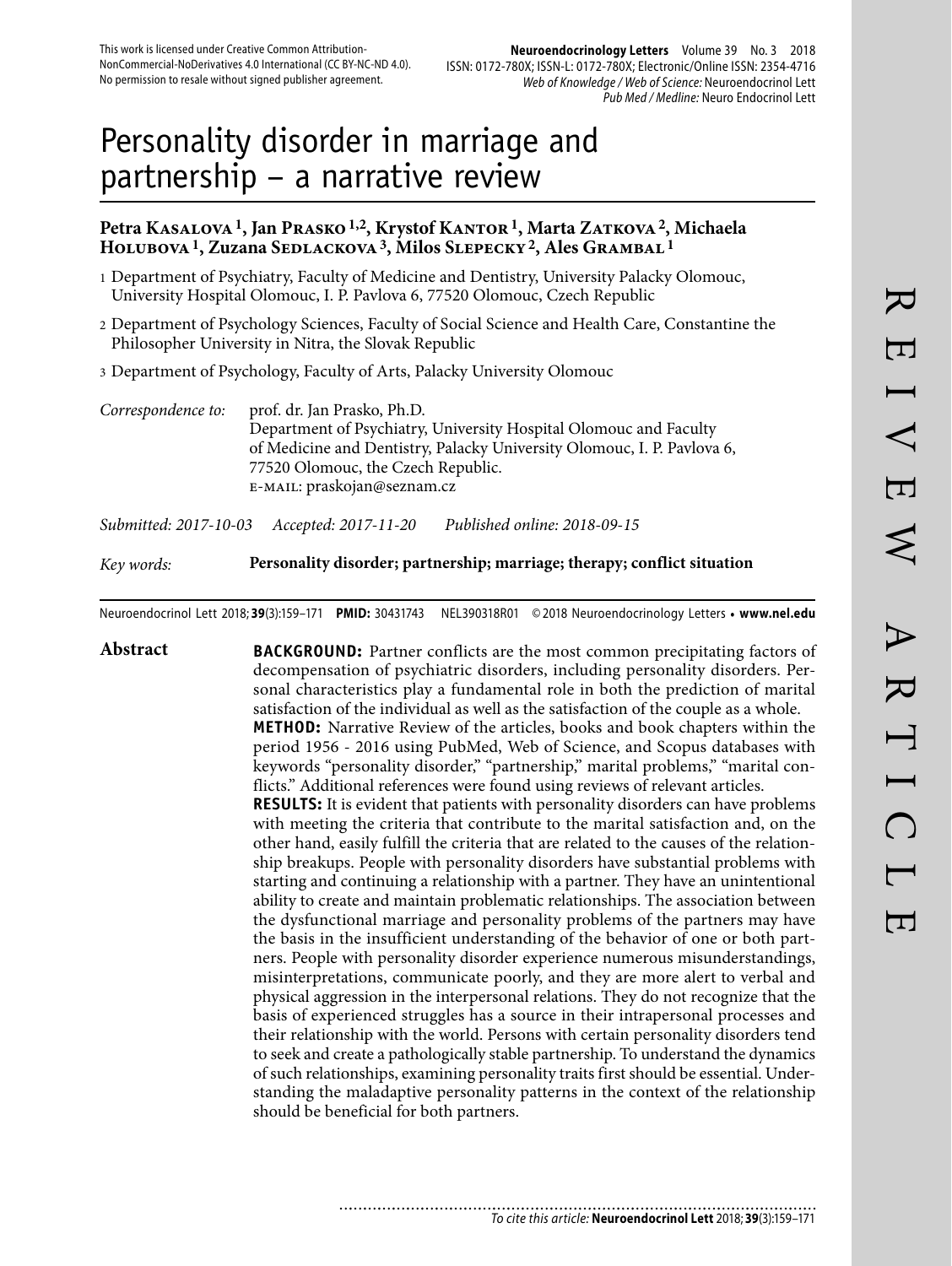**CONCLUSIONS:** Underestimation the influence of a personality disorder on a partner relationship, as well as the stigmatization of these individuals by a counselor, therapist or a counterpart, can significantly impair the chance of creating and maintaining the quality of partnership, or even harming a person iatrogenically.

# **INTRODUCTION**

The issue of relationships in individuals with personality disorders affects both psychiatry and marital counseling. Partner conflicts are the most common precipitating factors of decompensation of psychiatric disorders, including personality disorders (Robins *et al.* 2000, South *et al.* 2008). Only a few studies deal with this topic. Therefore, our knowledge is mainly drawn from clinical or counseling practice, which significantly reduces our objectivity, because the relationships between individuals with personality disorders, who did not seek therapy or counseling, remain in fact unknown. As psychiatrists, psychologists, and counselors naturally remember particularly complicated cases and the significant stigmatization of individuals with personality disorders is in helping professions, their view may be biased. We also do not know the proportion of people with personality disorders who have partner problems.

Personal characteristics play a fundamental role in both the prediction of marital satisfaction of the individual as well as the satisfaction of the couple as a whole. The assumption that maladaptive personality background is linked to the dysfunctional marriage is not a new concept. Seventy-six years ago, Terman *et al.* (1938) found that certain personality traits predispose people to have problems and dissatisfaction in their relationships. Later, Karney & Bradbury (1995) proposed a model that describes, how the vulnerability of one or both of the partners and their personality traits, affect their marriage. Interest in research on the connection of the marital satisfaction and personality traits of the partners has been re-emerging over the last 20 years. Individuals with personality disorders experience serious problems in interpersonal relationships. Their rigidity, difficulty to change the environment and low motivation to change in general cause difficulties in adaptation to the social situations they experience (Chen *et al.* 2004, Johnson *et al.* 2004, Pagano *et al.* 2004).

A series of researches studying individuals with personality pathology indicate that they often experience various psychological, social and work problems too (American Psychiatric Association 2000). Marriage satisfaction represents the subjective evaluation of the quality of a marital relationship. Marriage satisfaction is not stable and unchangeable characteristic, more likely represents susceptible to changes in the personality of the partners. It is also influenced by variables in the external environment (stress factors, parenting, etc.). Hess (2008) mentions that marital support, communication, individual personality characteristics, and factors related to parenthood are important factors of marital satisfaction. Mature personality and absence of personality pathology are necessary conditions for marital satisfaction and functional family (Kotekova *et al.* 1998).

According to transcultural research, marital satisfaction is influenced by the presence of 4 factors: sociability, reliability, ability to agree and compromises, and reciprocity (Buss & Shackelford 1997, Hess 2008, Humbad *et al.* 2010). Contrary, the most common causes of a breakup of relationship include low ability to solve problems, accented personality traits or disorder, family conflicts, infertility, partner abuse, and infidelity (McNulty & Widman 2013). Given the definition of Personality Disorder in Diagnostic Criteria (ICD-10 1996, APA 2013), it is evident that patients with personality disorders can have problems with meeting the criteria that contribute to the marital satisfaction and, on the other hand, easily fulfill the criteria that are related to the causes of the relationship breakups. They have an unintentional ability to create and maintain problematic relationships.

# **METHOD**

Narrative Review of the articles, books and book chapters within the period 1956 - 2016 using PubMed, Web of Science, and Scopus databases with the principal words "personality disorder," "partnership," marital problems," "marital conflicts." Additional references were found using reviews of relevant articles. The search was completed by repeated use of the words in different combinations without language and time constraints. The articles were collected, organized by their importance, and key articles itemized in reference lists were investigated.

## **PREVALENCE OF PERSONALITY DISORDERS**

The prevalence of personality disorders and their types is very variable, depending strongly on the diagnostic criteria, which tend to differ greatly across different classification systems. The lifetime prevalence was found to be between 9-15% (Weissman *et al.* 1993, Samuels *et al.* 2002, Grant *et al.* 2004). The proportion of individuals with personality disorder in general outpatient care is estimated to be between 20 and 30% (Norton 1992). 30-50% of outpatient psychiatric patients suffer from a personality disorder (Koenigsberg *et al.* 1985), and about 15% of hospitalized patients are admitted to the psychiatric facilities with problems primarily related to personality disorder. Almost a half of the remaining hospitalized patients have a comorbid personality disorder (Loranger 1990, Praško *et al.* 2005, Vyskočilová *et al.* 2011).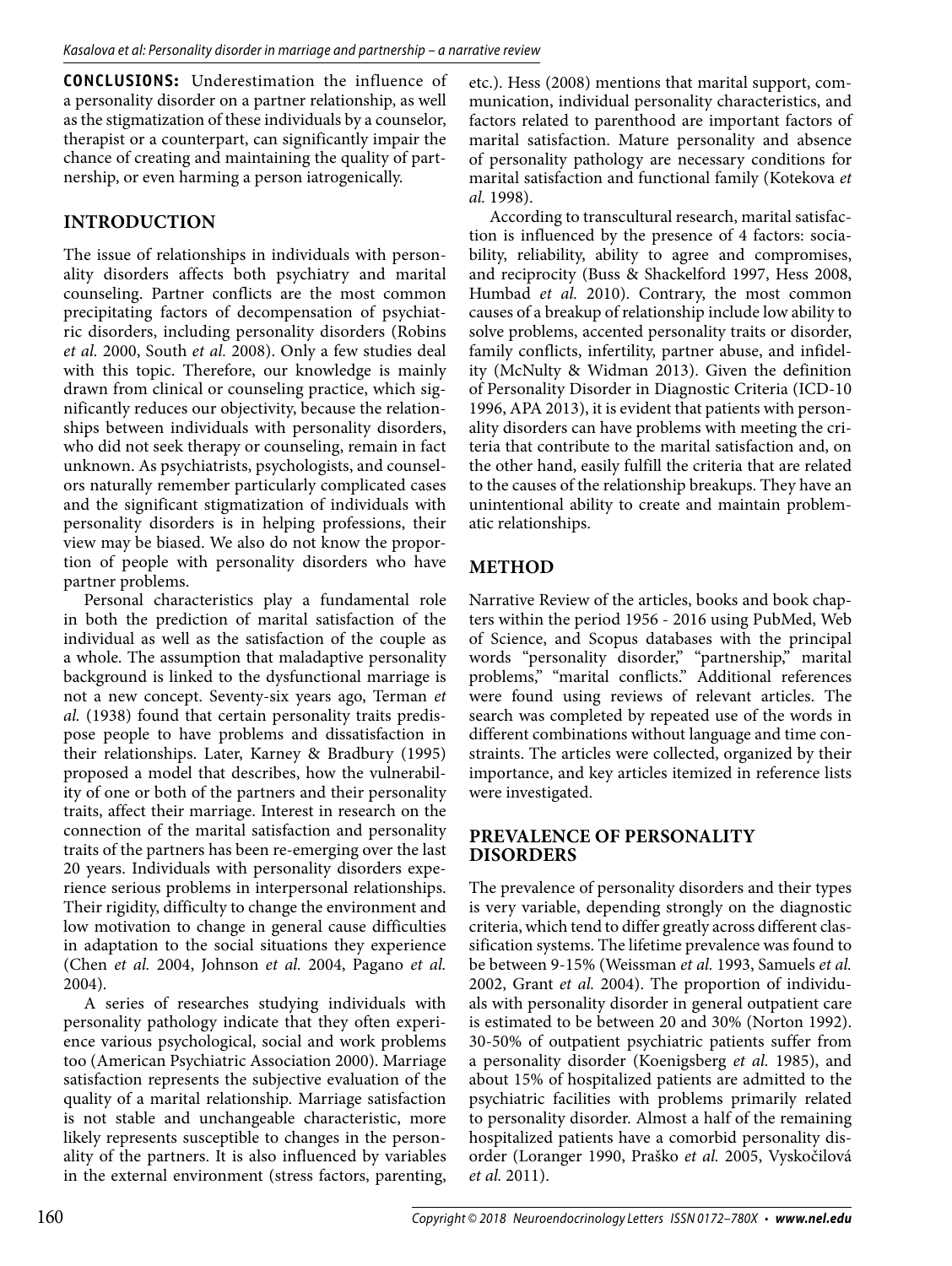### **SIGNS OF THE PERSONAL DISORDERS**

People with personality disorders differ from general population in behavior (which is a source of interpersonal problems), maladaptive cognitive processes (maladaptive and rigid deep attitudes toward themselves and the others, selection of information congruent with patient's dysfunctional attitudes and disqualification of the contradictory information, distorted understanding of reality based on the attitudes) and emotional reactions (excessive and long-lasting affects, impulsivity or diminished affectivity on the contrary) (APA 2013). These patterns are stable and pervasive, manifested regardless of the context of the situation, and they are usually congruent with internal settings (Fonagy & Luyten 2012). Logically, people with personality disturbances have significant difficulties in establishing and maintaining relationships (APA 2013).

#### **PERSONAL PATHOLOGY AND PARTNER´S RELATIONSHIP**

The link between dysfunctional marriage and the personality pathology of partners can be caused by one or both partners having insufficient insight into their own behavior. Problems in marital functioning result from this. In particular, the partners tend to have insufficient insight into the cause of the negative emotions in the couple's cohabitation. Most commonly, an individual with personality pathology causes the feelings of anger, irritation, fear or helplessness in his/her partner, increasing the distress in the couple's relation. People with personality disorder experience a lot of misunderstandings, misinterpretations, and that lead to miscommunication a predisposition to verbal and physical aggression in interpersonal relationships (South *et al.* 2003). As a result, they behave in a way that is irritating their partners, misinterpret the partner's behavior (in a negative way) and then feel threatened. People with pathological personality traits are usually dissatisfied throughout all their married life. They do not understand the reasons for these feelings they cannot recognize that the conflicts they experience root from their own internal processes and relations to the world (South *et al.* 2003).

Research by Oltmann *et al.* (2002) demonstrated the relationship between personality pathology and satisfaction in partner´s life in a population of college students. The authors found that students with higher scores of paranoid, schizoid, schizotypal, borderline, and avoidant features, also scored higher in the range of social functioning problems. Partnership issues perceived by their partners were mainly related to the schizoid, schizotypal, and obsessive-compulsive features of the primary group. Research by Daley *et al.* (2000) clearly shows that individuals who described relationship problems lasting for 4 or more years (low quality of the relationship, chronic stress, partner

dissatisfaction) were more likely to have features of DSM-IV definition of personality disorders.

More severe forms of partner conflicts, especially violence, appear in connection with personality disorders, particularly antisocial and borderline personality disorders in men. (Dutton 1995; Edwards *et al.* 2003; Holtzworth-Munroe 2000; Holtzworth-Munroe *et al.* 2000; Holtzworth-Munroe & Stuart 1994; Tweed & Dutton 1998). In the last study, the authors showed that a higher degree of personality pathology positively correlates with lower satisfaction in partnership and also a greater level of aggression. Furthermore, a higher standard of pathology in one partner is associated with higher rates of verbal aggression that the other partner admits. At the same time, a higher level of dependence on their partners results in higher satisfaction in the partners with these personality disorders. The research of Tweed & Dunton (1998) has revealed two types of batterers. One group demonstrates suppressed physiological responding during conflicts with their wives and tends to use violence in nonintimate relationships and the second group manifests violence in the intimate relationships only and reports dysphoria. The first group is named as instrumental and shows an Antisocial - Narcissist -Aggressive - traits and reports more severe physical violence. The second- "impulsive" group shows a mixed profile with Passive- Aggressive, Borderline and Avoidant elevations on the MCMI-II (Million Clinical Multiaxial Inventory) (Tweed & Dunton 1998).

Verreault *et al.* (2013) examined the impact of immature defense mechanisms on marriage satisfaction. Immature defensive mechanisms (projective identification, fission, denial, projection, and displacement) predicted marital dissatisfaction and influenced pair adaptation. The high occurrence of these defense mechanisms in one partner predicted low satisfaction in coupling together with the other partner. Also, people who scored highly in the immature defense mechanisms according to the Inventory of Personality Organization (Kernberg & Clarkin 1995), described the subjectively low satisfaction in living together. Increased occurrence of defensive mechanisms can also have diagnostic value and help to predict and understand destructive patterns of behavior occurring in couples where one of the individuals suffers from a personality disorder (Bouchard & Sabourin 2009). Women who describe difficulties in understanding oneself/others and relying too much on immature defense mechanisms such as projection and projective identification feel more negative emotions towards their partners. Immediate defensive mechanisms of (1) the splitting type (either I am bad, or he/she is bad); (2) the projective identification (the induction of the negative behavior of the partner the individual is afraid of) and (3) the denial (distortion of reality when a segment of subjective experience or the outside world is not integrated with the rest of the experience) contrib-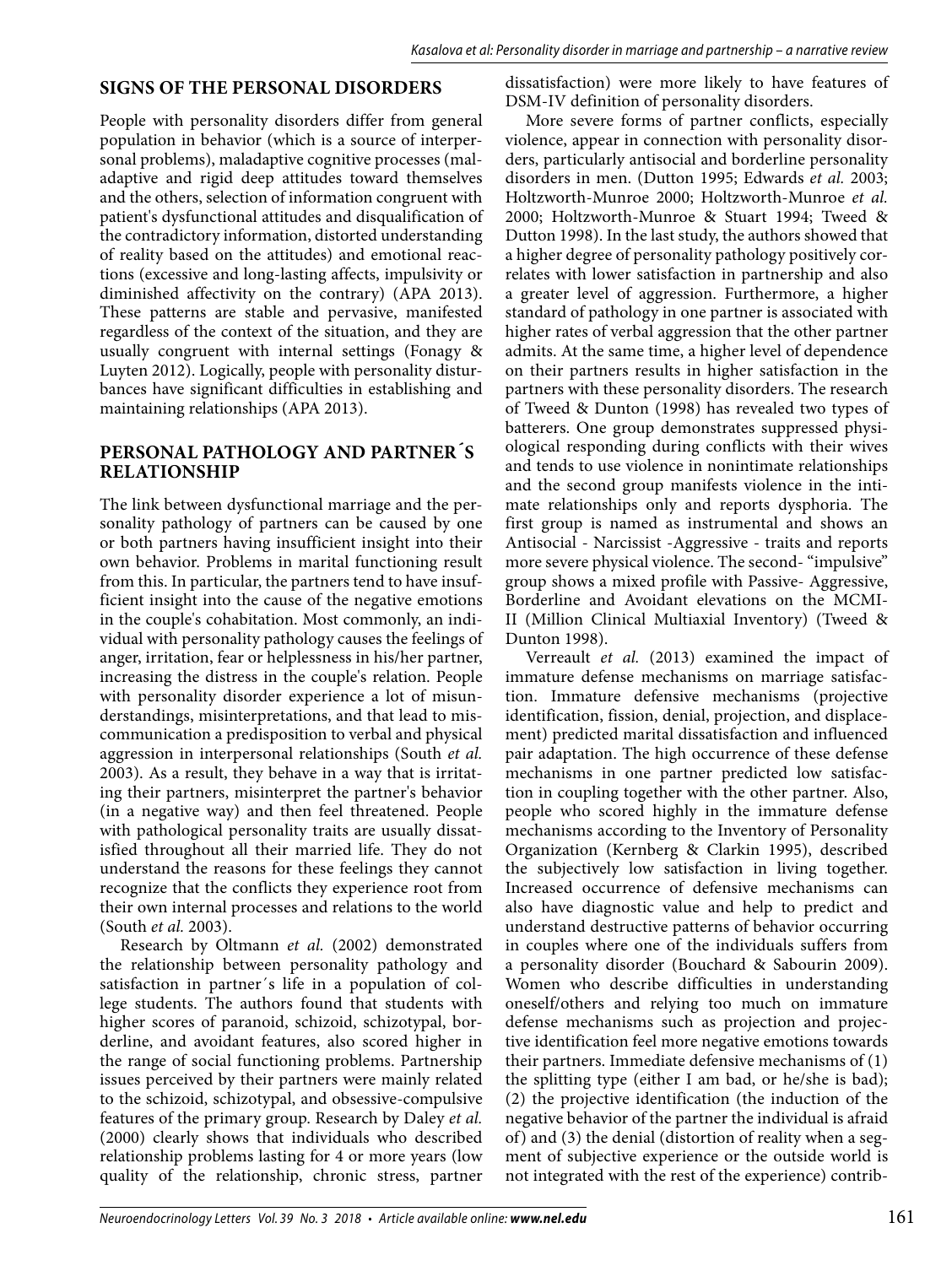ute to negative emotions towards the partner, pressure, and ineffective way to solve everyday problems in the couple. Splitting, as well as self-image lability, is therefore related to disorganization and low viability of the relationship (for example, it can be manifested by another labeling of oneself or the other as the culprit of all problems). In particular, changing mental representations of one's self and partner lead to repeated negative experiences and tensions of unpredictability (Johnson *et al.* 2004).

It is interesting that the reality testing (the ability to distinguish real from expectations and fantasies) affects marriage satisfaction, but only in men (Watson *et al.* 2008). Insufficient testing of reality can lead to psychotic manifestations (Whisman & Schonbrun 2009). It is not clear why reality testing in men´s lives plays a bigger role than in women's. When the various aspects of the personality organization and their influence on the satisfaction in pairs were examined, immature defense mechanisms played the most important role, both in men and women (Lenzenweger *et al.* 2001). The two-factor problem model in a relationship affects the impact of both immature defense mechanisms and the influence of identity diffusion (ambiguity about own motives, goals, preferences, and boundaries) on the perception of individuals in the relationship. These two aspects of the personality are closely related. Identity diffusion problems result in rapid changes and make it difficult to manage the idealization and devaluation of a partner. These images are kept in mind by the role of immature defense mechanisms. Moreover, the repeated use of immature defense mechanisms increases the identity diffusion (Lenzenweger *et al.* 1997).

Also, the high degree of negative affectivity of the partner, disturbs the level of partner's satisfaction, both in men and women. Research by Robins *et al.* (2000) shows that the women satisfaction in the relationship was especially influenced by the low level of negative emotionality in a partner, and the high level of his positive emotions which is manifested by his/her selfcontrol. For men, only the low incidence of the adverse emotionality of their woman partners has a significant effect on their satisfaction in the relationship (Robins *et al.* 2000). Research on a sample of 1805 married couples found that marital problems were related to externalized psychopathology in particular, with a higher incidence of negative emotionality and with a lower rate of positive emotionality in pairs (Humbad *et al.* 2010).

Individuals with certain personality disorders tend to seek out and create pathologically stable pairs (Kratochvíl 2000, Klimes 2005). For example, in a couple with a narcissistic person, a dependent personality partner is especially functional (Klimes 2005). Dependent personality tends to attach extremely to the narcissistic partner. Dependent individuals turn the anger against themselves, allow a partner to cross their borders and have a problem to say no. They need to have a partner always on his/her side; they are unable

to separate from him/her (submissive dependent). On the contrary, a person with narcissistic features can escape from the relationship, but he/she is also very dependent on the relationship (Robins *et al.* 2002). Dominance makes it possible to ensure the closeness of the partner, his/her permanent presence, and connection. The individual automatically expects the partner to meet his/her own needs (Young *et al.* 2003). Sometimes he/she even chooses not a very attractive partner (Klimes 2005). It can be characterized by the dominant aggressiveness that allows a partner to be available. Another, though not so common significant pathological stability, develops in couples of individuals with histrionic features and persons with obsessional or schizoid features. The histrionic partner gets engaged in the relationship, on the contrary, an obsessional personality seeks peace and order (Kratochvíl 2000). A schizoid individual remains relatively indifferent to partner activation. Paradoxically, this raises the need to "provoke a partner" to get what the partner cannot give him/her without a grudge (Klimes 2005).

The lack of self-knowledge, both at the cognitive, emotional level and at the degree of reflection and management of one's behavior, is considered to be the source of the "misfortune" experienced by people with a personality disorder (South *et al.* 2003). Therefore, to understand the dynamics of the relationship, we should analyze the features of the personality first (Robins *et al.* 2002). Better knowledge of oneself is therefore essential in couple therapy (Wilson 2002). Both individual and couple therapy are necessary to encourage partners to look at their behavior, its causes and, in particular, its consequences (Kratochvíl 2000). In couple therapy, if one of the partners suffers from a personality disorder, it is very functional to look at the partner's perspective not only on their own behavior in the cohabitation, but also on self-knowledge, how they interpret the behavior of the other partner, and how the partner perceives them. "Look at yourself just as the neighborhood looks at me" (Norman 1969). Addressing personality pathology and maladaptive personality dynamics in the context of a relationship can be efficient and "curative" for both (Beck *et al.* 2004; Benjamin 2003; Linehan & Dexter-Mazza, 2008).

#### *Schizoid personality disorder*

Schizoid personality disorder is characterized by a profound lack of ability to establish relationships with the others in a meaningful way (APA 2013). These people have trouble living in relationships. The withdrawal from social contacts, favoritism of imaginations, loneliness and introspective caution are quite typical. They look cold, odd, enjoy only a little activities (Humbad *et al.* 2010).They tend to pull away from others into their world. They are thoughtful and contemptuous, they create own systems, own logic, and they are often original. They appear outwardly emotionally cold or separated and are indifferent to praise or criticism (Beck *et*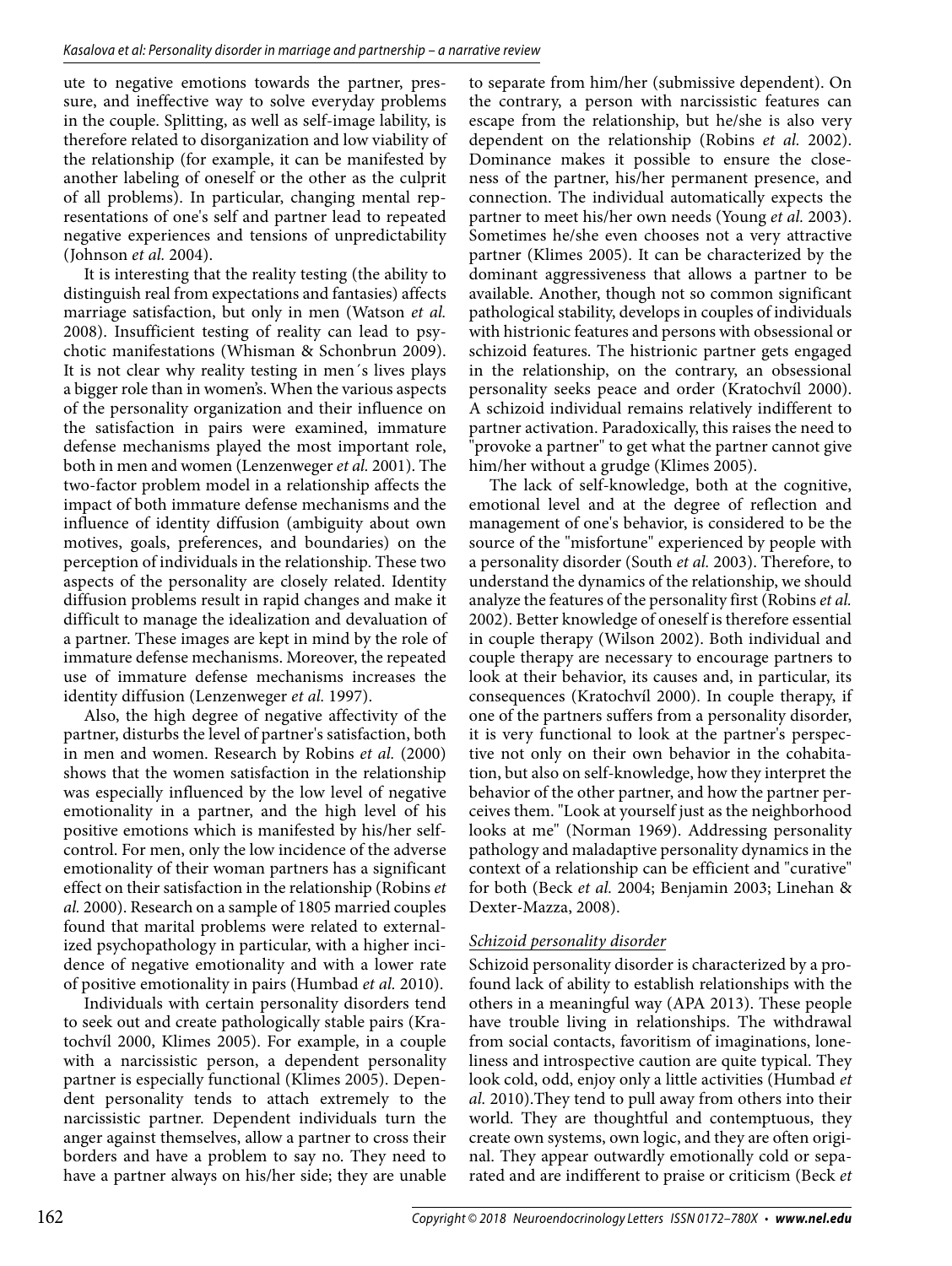Tab. 1. Detachment and Dependence in relationship (modified according to Klimes 2005)

| <b>DETACHED INDIVIDUAL</b>                                                                                                                                                                                                                                                                                      | <b>DEPENDENT INDIVIDUAL</b>                                                                                                                                                                                                                                                            |
|-----------------------------------------------------------------------------------------------------------------------------------------------------------------------------------------------------------------------------------------------------------------------------------------------------------------|----------------------------------------------------------------------------------------------------------------------------------------------------------------------------------------------------------------------------------------------------------------------------------------|
| • Increases distance<br>• In separation feels relieved<br>• Experiences aggression against partner<br>• Is not jealous or slightly and seldom<br>• May feel indifference or unconcern for partner<br>• Feels bounded with partner's feelings<br>• Sometimes feels that because of relationship he/she is losing | • Likes to come closer<br>• Feels anxiety during separation<br>• Feels tenderness toward a partner<br>• Is jealous of everything around partner<br>• Love to partner is experienced intensively<br>• Feels lack of love<br>• It seems to him/her that they live next to each other not |
| something and if he/she is free he would have some more<br>attractive opportunities<br>• Does not care about sex with a partner                                                                                                                                                                                 | together<br>• Does not have interest in outside world, friends, and activity<br>outside his/her partner                                                                                                                                                                                |
| • Has an aversion to foreplay or kissing                                                                                                                                                                                                                                                                        | • Feels attraction to partner                                                                                                                                                                                                                                                          |
| • Ends and shortens calls or conversation with partner                                                                                                                                                                                                                                                          | • Extends conversations with partner                                                                                                                                                                                                                                                   |
| • Tends to look elsewhere                                                                                                                                                                                                                                                                                       | • Seeks partner                                                                                                                                                                                                                                                                        |
| • Does not know and doubts whether he/she truly loves partner •                                                                                                                                                                                                                                                 | He/she does not doubt, feels heady feeling of love                                                                                                                                                                                                                                     |
| • Considers whether he/she really wants to bind                                                                                                                                                                                                                                                                 | • Is worried if his/her feelings are not returned                                                                                                                                                                                                                                      |

*al.* 2004). Sometimes they see relationships that are not real, "live beyond their time" (like Don Quiotte de la Mancha). They are perceived as lonely by surroundings. They feel better surrounded by things that people, have a big problem in expressing warm emotions and are "typical impersonation of loners." They have difficulties in establishing relationships, often remain alone, yet can find a partner whose characteristics can attract a person with a schizoid personality (Beck *et al.* 2004). These individuals create a pathologically stable couple with partners with histrionic or emotionally unstable features. Their partners are attracted and fascinated by the lacking emotions (Robins *et al.* 2002). Their relationship is full of troubles: one of the couples is disturbed by the emotional cold of the other, who, on the contrary, needs emotions to live. A histrionic person cannot fulfill these needs with schizoid one.

People with schizoid features also need great freedom (Benjamin 2003). They can experience relationship per se as unpleasant control over themselves. Similarly to paranoid individuals, they are afraid of over-dependence, and greater closeness is experienced as a threat of loss of autonomy (Praško *et al.* 2003). They cannot stand restrictions; they are also indifferent to social norms and conventions. Life with a schizoid individual is emotionally cold, indifferent and detached for the partner; it is hard to fulfill his/her emotional needs. If the partner can fulfill her/his emotional needs elsewhere - with children, pets, friends, or other relationships - the relationship can be stable (Benjamin 2003). Individuals with schizoid personalities usually have a little, if any, close relationship with their children. They keep distance to protect themselves and others from harm (Young *et al.* 2003). In principle, many of these people give up hope of love and caring, tend to establish relationships with objects or animals, do not establish close relationships as if they "enjoy" solitude, try to avoid relationships with others, and thus maintain autonomy, self-sufficiency, and independence (Estergerg *et al.* 2010).

#### *Obsessive-compulsive personality disorder*

In a partnership people with an obsessive-compulsive personality tend to have problems with recognizing other people´s opinions, act as guides, do not accept mistakes, and act as if their option was the only right one, discarding other´s options (APA 2013, Widiger *et al.* 2009). This mechanism causes constant tension in the relationship (Benjamin 2003). The detachment and the lack of ability to express their emotions make them boring or annoying for their partners. The partner becomes irritated and forces the individual with obsessive-compulsive personality to express his/her feelings. This stresses obsessive-compulsive partner, resulting in frequent quarrels. Maladaptive stable pairs can be created with a histrionic personality that can mirror what the partner is missing (Beck *et al.* 2004). This is a combination of a histrionic partner, a strong "emotion" in the couple, and the obsessive-compulsive person who seeks for an individual with histrionic features (Klimes 2005, Kratochvíl 2000). The main problem here is a hidden fight for dominance. This type of relationship is not so typical for individuals with obsessive-compulsive personality disorder, although clinically interesting (Robins *et al.* 2002). Most individuals with obsessivecompulsive personality usually live with people without a personality disorder or with persons with dependent personality or with individuals with obsessive-compulsive features (Humbad *et al.* 2010).

#### *Histrionic personality disorder*

A person with a history of histrionic personality disorder can be an excellent companion, eloquent, joking with a jingle, often attractive, increasingly concerned with his / her appearance, and he/she can easily enchant potential partner (Benjamin 2003, Widiger *et al.* 2009, APA 2013). These people need to get attention, have fun with their companions, they also make up frivolous stories they have not experienced, they use big gestures (bring a large bunch of flowers, make a picnic on a meadow in the setting sun, etc.), they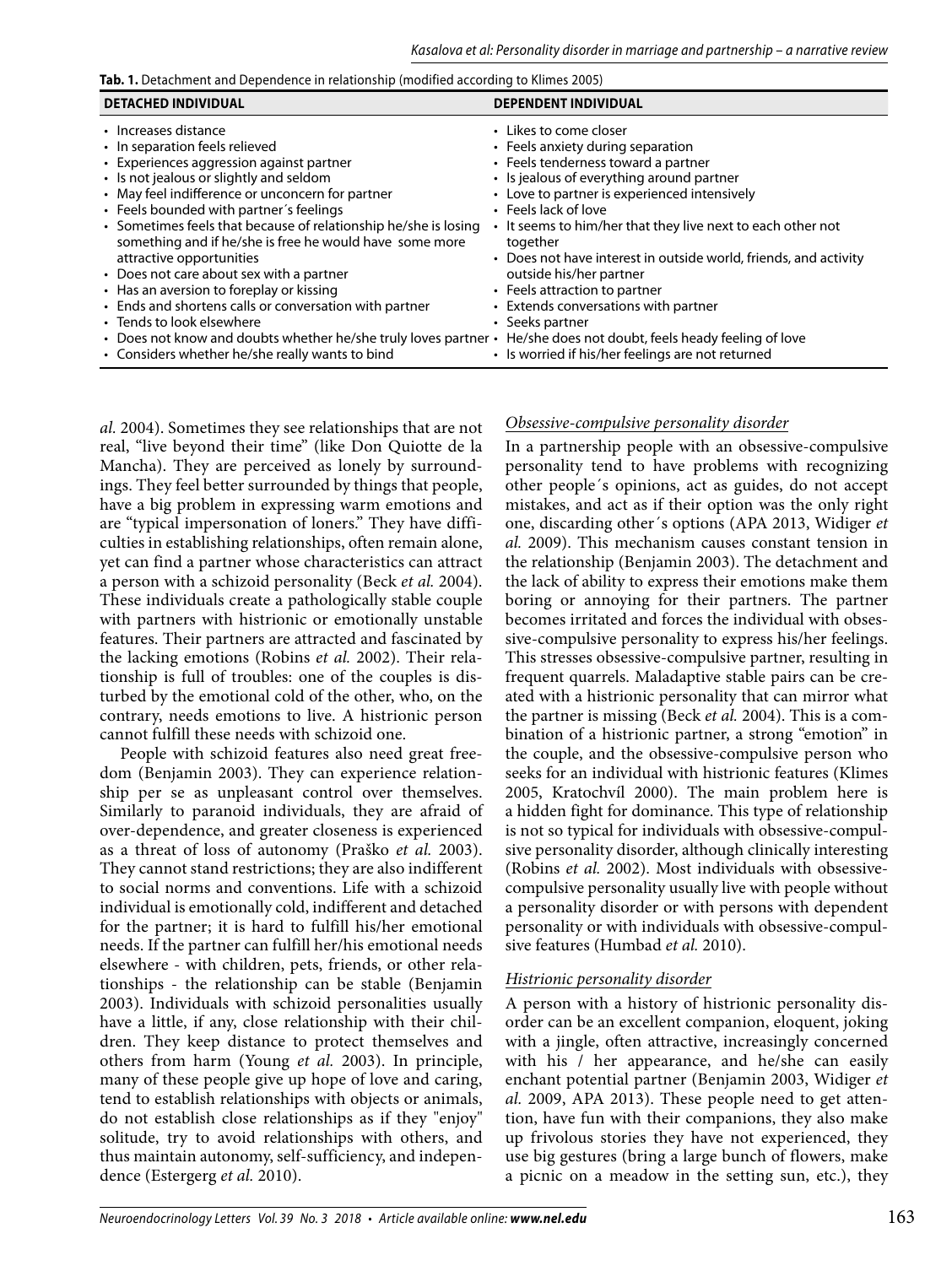use floral attributes. The emotions they experience are often rather superficial and variable, though intense. This, however, does not hurt the potential partner if he cannot recognize it. Men with histrionic personality disorder may behave as the "supermen" to mask the feeling of their weakness (Beck *et al.* 2004). They like to show off, buy spectacular cars or over-care for their looks, exercise excessively. Women are seductively dressed and flirtatious (Kratochvíl 2000). At the same time, women try to strengthen their sense of self-importance by demonstrating dependent behavior (but sometimes also overly independent). The main goal is to gain admiration from men. For both sexes, it is typical that they hate boredom and need to look for new experiences. They strive for excitement and activation, suffer from feelings of emptiness and being lost (Humbad *et al.* 2010). They are unsystematic, often disorderly. In sex, such a person proposes constant changes, tests, and experiments, have the feeling that the other shows little love, seeks pretexts to make the other jealous (Fonagy & Luyten 2012). If he/she is unfaithful, the individual often does not even try to conceal the infidelity. In sexual life, however, they are unsatisfied, suffering from sexual dysfunction, often anorgasmia.

The interpersonal relationships of people with the histrionic personality with partners, friends or coworkers tend to be conflicting (Benjamin 2003). They very often develop interaction games, slander absent and praise the present, etc. They can break their marriage with their foolishness, tend to have pseudologia fantastica when they are describing various unreal events they could have. Sometimes they are interested in other people rather for the sake of admiration than a sincere interest in them (Prasko *et al.* 2003).

These people expect from their partners that they will not be bored because they need new experiences, excitement, and attention (Klimeš 2005). However, in everyday life they easily become bored, and they blame their partner for that. A quarrel can be an excitement for individuals with histrionic personality disorder. Such quarreling tends to be intense, and compromise is considered to be a loss by them. A person with this personality disorder suffers the feeling that he/she has ceased to be relevant or interesting every once in a while, often also seeking pretexts to create jealousy. Deprivation of attention in childhood and unfulfilled reception by loved ones is considered to be a background of this disorder (Prasko *et al.* 2003). They can create a stable couple with a partner who behaves as a tolerant parent, but also with a schizoid or obsessive-compulsive personality partner (see above). Stable partnerships can also be set up with a partner with depressive features (Benjamin 2003). There might be much aggression in the experience of individuals with histrionic features, which is manifested in relationships where they allow the other to be humiliated and crushed, without the relationship being threatened (Polak 2013).

# *Avoidant (anxious) personality disorder*

This type of personality is characterized by feelings of inadequacy and fear of criticism. An individual with an avoidant personality disorder has low self-esteem and believes that he/she is incompetent and unacceptable to others (APA 2013, Benjamin 2003). Such a person is usually lonely or only has a few close people because he/she fears that if he/she gets closer to the others, they recognize his/her inferiority. There are feelings of tension and fear, especially the fear of depreciation by others (Beck *et al.* 2004). The sense of potential danger of rejection and its consequences prevails. This results in the avoidance of social situations even though they are desirous (Praško *et al.* 2003). If the family relationships are healthy, they can feel quite safe. However, they approach new interpersonal encounters with distrust and fear (Benjamin 2003). Such a person does not like to participate in the activities associated with the risk of failure and also activities that are new because he/she fears to fall short of the others (Humbad *et al.* 2010). He/ she needs appreciation, empathy, and encouragement. In the partnership, the individuals become dependent, convinced of endless partner qualities. If their partner dies earlier than them, then the individuals with anxious personality features are more frequent threatened by complicated mourning (Látalová *et al.* 2013).

## *Dependent personality disorder*

People with this personality disorder need the care of others, they are submissive and have serious decisionmaking difficulties (APA 2013). Typically, they permanently and passively rely on other people to make decisions instead of them. They are terrified of rejection, but they have feelings of helplessness and incompetence, so they need constant encouragement (Fonagy & Luyten 2012). They often try to please others, serving them, flattering, admiring them. They are easily abused, allowing others to take responsibility for their important life choices (Humbad *et al.* 2010). These individuals pass their own needs to other people on whom they depend, and they are very much in favor of their wishes. They are still worried that they will be abandoned by a person they have a close relationship with (Beck *et al.* 2004). To get the care and support of others, they are also willing to do things that are unpleasant to them (Benjamin 2003). Their addictive disposition may lead to problems with overeating, alcohol, or drugs and medication. Latent hostility and the intriguing aspect of their dependence were also observed (Malinow 1981). The explanation can be found in the work of Ehrensaf *et al.* (2006) who discovered that dependent partner feels less verbal aggression toward his/her partner, while the other partner states that the partner's addictive and suspicious behavior is unpleasant, or even offensive and tends to be more verbally aggressive.

People with dependent personality disorder usually create dependent relationships. Dependent partner is not aware that his/her partner can be discouraged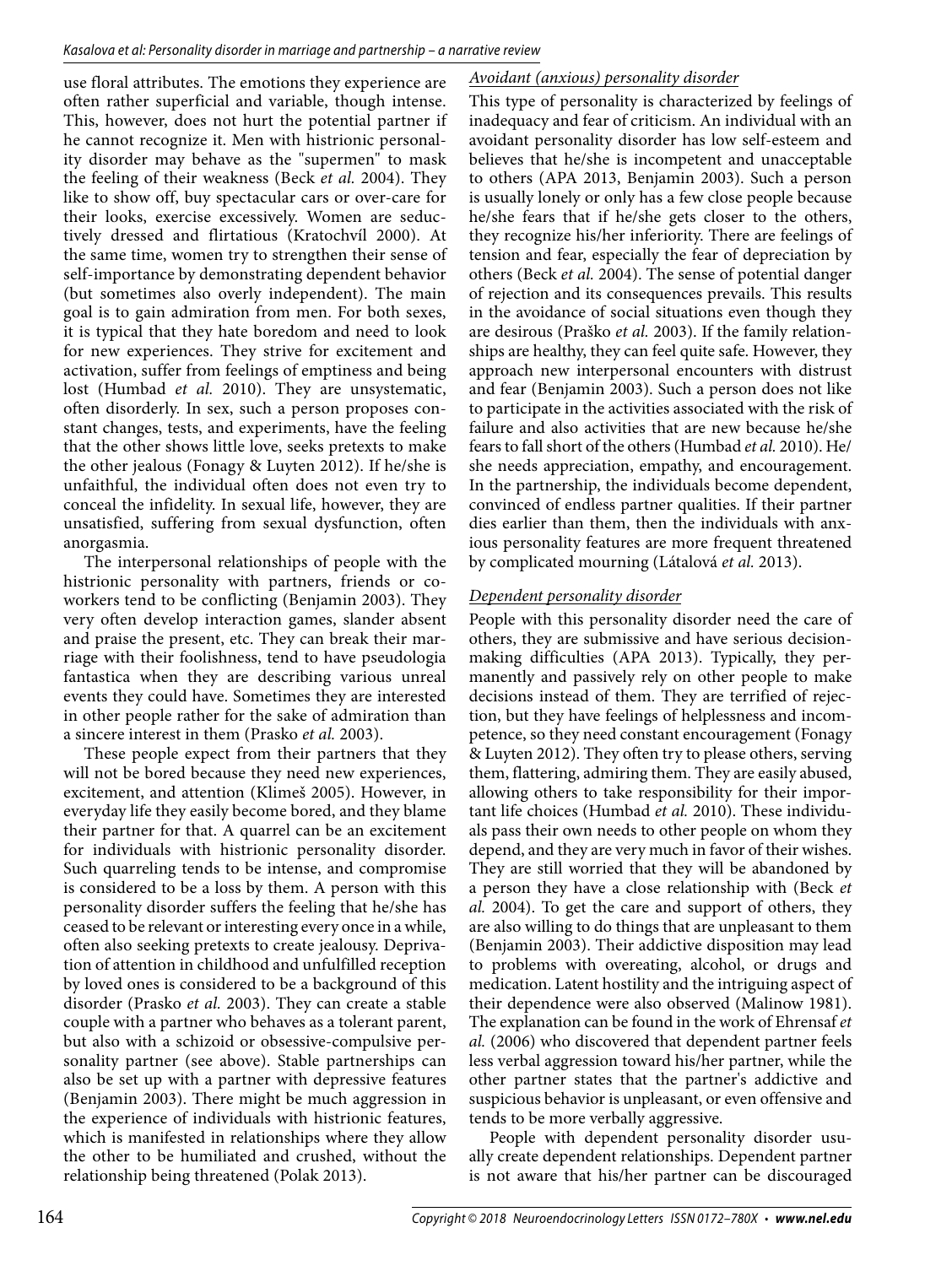**Tab. 1.** Typical attitudes, needs and behaviors of individuals with personality disorders in a partnership relationship, and frequent partner reactions to them that lead to tension or conflict

| <b>Personality</b><br>disorder | <b>Attitude toward</b><br>himself                                                                  | <b>Attitude toward others</b>                                                                                                  | <b>Conditional rules</b>                                                                                                                                                                     | <b>Compensatory behavior</b><br>/ overly developed<br>strategies                                                                                                                              | Underdeveloped<br>strategies                                                                      | Partner's reaction (types of<br>complementary responses)                                                                                                                                                                                 |
|--------------------------------|----------------------------------------------------------------------------------------------------|--------------------------------------------------------------------------------------------------------------------------------|----------------------------------------------------------------------------------------------------------------------------------------------------------------------------------------------|-----------------------------------------------------------------------------------------------------------------------------------------------------------------------------------------------|---------------------------------------------------------------------------------------------------|------------------------------------------------------------------------------------------------------------------------------------------------------------------------------------------------------------------------------------------|
| Paranoiac                      | I am vulnerable<br>(compensatory:<br>I am strong.)                                                 | Other people are wrong.                                                                                                        | If I trusted other, they<br>could hurt me.<br>If I am careful, I can<br>defend myself.                                                                                                       | Vigilance<br>Incredulity<br>Suspiciousness<br>Search for hidden motifs<br>in others<br>Blaming, attacking,<br>complaining                                                                     | Peace<br>Confidence<br>Accepting others                                                           | Avoiding "interrogations."<br>Concerns from further<br>interrogation<br>Rejection or angry reactions<br>to suspicion or spying<br>Devaluation of distrust<br>Separation                                                                  |
| Schizoid                       | I am inadaptable<br>I am self-sufficient<br>I am a loner                                           | Others have nothing to<br>offer me                                                                                             | When I keep a distance<br>from others, I will do<br>better.<br>If I tried to have<br>relationships, they<br>would not work.<br>Relationships do not<br>bring anything.                       | Autonomy<br>Disengagement<br>Keeping distance                                                                                                                                                 | Intimacy<br>Reciprocity<br>Confession<br>Sharing                                                  | Approximation and<br>confinement pressures<br>Enforcing communication and<br>showing interest<br>Trends to dictate                                                                                                                       |
| <b>Dissocial</b>               | I am vulnerable<br>I am lonely<br>(compensator:<br>I am strong and<br>smart<br>(foxily)            | Others could exploit me,<br>abuse.                                                                                             | When I do not act first,<br>they can hurt me.<br>If I can be first, I will be<br>an advantage.<br>The others are fools.                                                                      | Pugnacity<br>Suppressing others<br>Using others<br>Manipulation<br>Attacking others<br>Stealing etc.                                                                                          | Empathy<br>Reciprocity<br>Social sensitivity                                                      | Giving up, serving,<br>dependence<br>Trying to get more sensitive<br>behavior<br>The role of "victims."<br>Attempt to correct, moralize<br>Resignation                                                                                   |
| Borderline                     | I am faulty<br>I am helpless<br>I am vulnerable<br>I am wrong                                      | Other people betray me<br>and leave me.<br>People cannot be trusted.                                                           | If it depended only on<br>me, I would not survive.<br>If I trust others, they will<br>leave me.<br>If I am addicted to<br>others, I will survive,<br>but eventually, I will be<br>abandoned. | It varies between extreme<br>behavior.<br>He emphasizes his<br>strength<br>attack<br>Resignation<br>Fight with the authorities<br>Requiring truthfulness<br>from others.<br>Confronts.        | Stability.<br>Method<br>Resolution<br>Affects control<br>Impulse delay                            | Rescue<br>Criticism<br>Rejection<br>Angry reactions<br>Resignation<br>Abandonment                                                                                                                                                        |
| Histrionic                     | I am nothing.<br>(compensator:<br>I am magnificent)                                                | The others will not<br>appreciate me because<br>of myself<br>(compensator:<br>People are here to serve<br>me or to admire me). | If I am not funny, I will<br>not be attractive to<br>others.<br>When I act dramatically,<br>I will get attention<br>from others and their<br>acceptance.                                     | Show off.<br>Dramatization.<br>Self-expression.<br>Inaccuracy.<br>Exaggeration.<br>Provocation.<br>Creating "conspiracy"<br>interacting manipulative<br>games<br>Slander.<br>Suicide threats. | Reciprocity<br>Control<br>Systematics                                                             | Moralizing<br>Effort to control<br>Ironizing<br>Deleting emotional reactions<br>and making up<br>Aggressive behavior from<br>verbal to physical attacks.<br>Alternatively, vice versa, be<br>subjected to manipulation<br>and "serving." |
| Obsessive-<br>compulsive       | My world can get out<br>of control                                                                 | The others may be<br>irresponsible.                                                                                            | If I am not 100%<br>responsible, my world<br>can collapse.<br>When I settle exact<br>rules, It will go well.                                                                                 | Rigidly checks others.<br>Apply rules.<br>High responsibility.<br>Systematization.<br>Moralisation, evaluation<br>of others.                                                                  | Spontaneity.<br>Impulsiveness<br>Accepting opinion of<br>other.                                   | Forcing to express emotions.<br>Provocation.<br>Rebel against rigid rules or<br>escape from them<br>Abandon responsibility<br>Fight for control                                                                                          |
| Avoidant                       | I am unwanted.<br>Incompetent<br>Socially awkward.                                                 | Others will refuse me.                                                                                                         | If people really knew<br>me, they would have<br>refused me<br>When I pretend, they<br>will accept me.                                                                                        | Social vulnerability.<br>Avoidance.<br>Damping.                                                                                                                                               | Avoids intimacy.<br>Avoids evaluators<br>Absence of<br>assertiveness<br>Confidence<br>Fellowship. | Encouragement, regret, help<br>Underestimation, using of<br>addiction                                                                                                                                                                    |
| Dependent                      | I am helpless.                                                                                     | Other people should take<br>care of me.                                                                                        | If I relied on myself, I<br>would fail.<br>With the others help,<br>I will survive, will be<br>happy, etc.<br>Needs others to provide<br>support and courage.                                | Looking for help<br>Relies on other people.<br>Cultivates dependent<br>relationships.<br>Adhesion.                                                                                            | Self- sufficiency<br>Mobility                                                                     | Caring for a partner, dominant<br>behavior<br>Using partner's dependency<br>Dominance and contempt<br>Rejection of dependent<br>expressions, irony<br>Aggressive behavior or<br>torture.<br>Searching for flirts with freer<br>types     |
| Narcissistic                   | I am less than the<br>others (manifest<br>compensatory<br>conviction: I am<br>better than others.) | Others are better<br>(manifest compensatory<br>conviction: Others are<br>worse)                                                | If others deal with me<br>normally, it means they<br>think I am worse.<br>special rules.                                                                                                     | Self-emphasis<br>Competitiveness<br>I am the original; I need Require special treatment                                                                                                       | Sharing<br>Identification with the<br>group                                                       | Submission, admiration,<br>serving<br>Fight for own importance<br>Criticism and mockery<br>Punishing success<br>Denial of recklessness and<br>demonstration.                                                                             |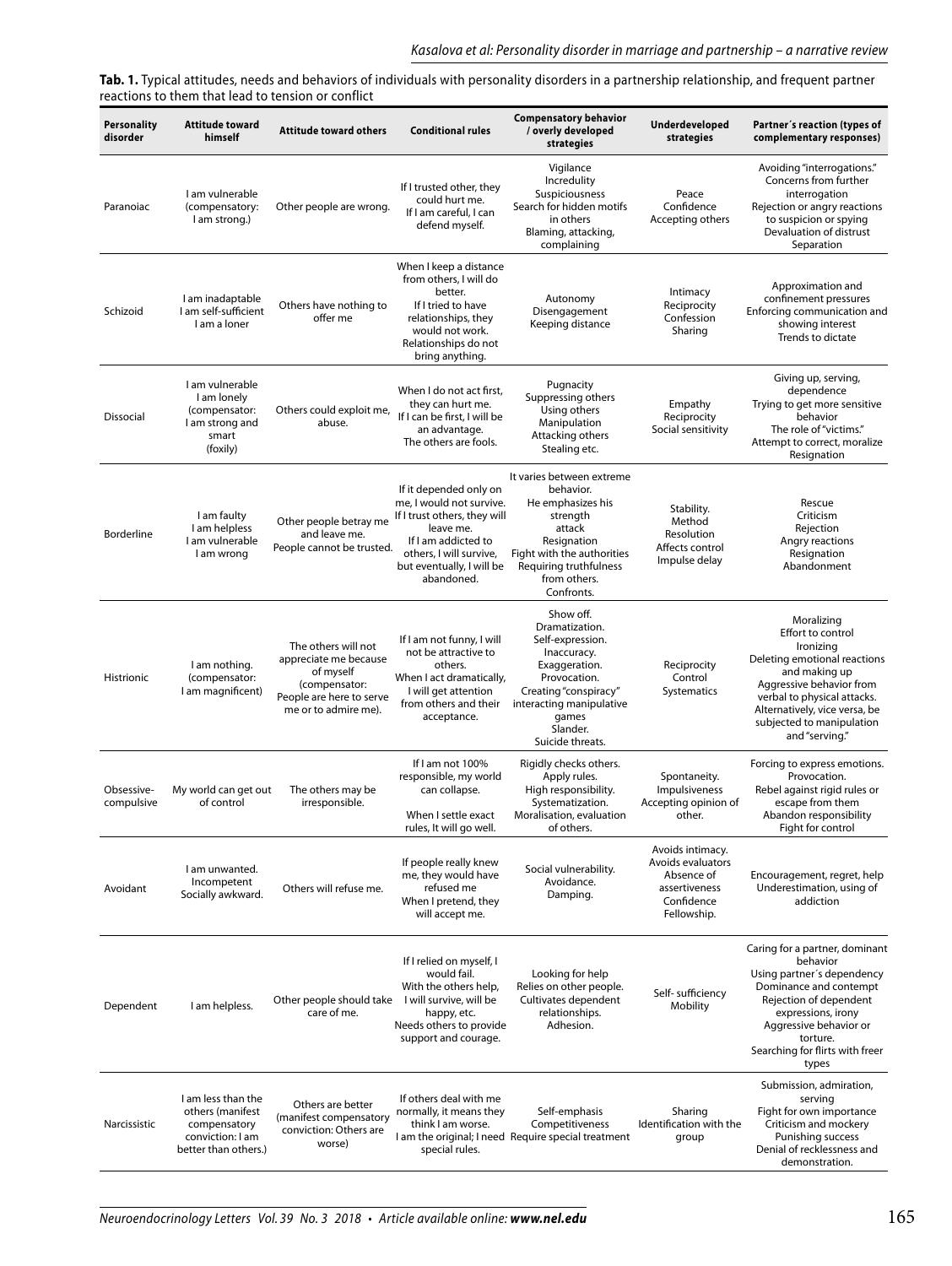Kasalova et al: Personality disorder in marriage and partnership – a narrative review

| <b>Personality</b><br>disorder | <b>Attitude toward</b><br>himself                                       | <b>Attitude toward others</b>                             | <b>Conditional rules</b>                                                | <b>Compensatory behavior</b><br>/overly developed<br>strategies                                                                      | Underdeveloped<br>strategies                                                                                           | Partner's reaction (types of<br>complementary responses)                                                                                               |
|--------------------------------|-------------------------------------------------------------------------|-----------------------------------------------------------|-------------------------------------------------------------------------|--------------------------------------------------------------------------------------------------------------------------------------|------------------------------------------------------------------------------------------------------------------------|--------------------------------------------------------------------------------------------------------------------------------------------------------|
| Depressive                     | I am helpless and<br>weak.                                              | The others appreciate<br>only strong and hard<br>working. | If I am efficient, others<br>will love me.                              | Seeing obstacles and own<br>shortcomings<br>Hard working<br>Self-criticism<br>Comply with others<br>Symbiotic tight<br>relationships | Management criticism<br>Independence<br>Feeling of anger or<br>aggression<br>Claim for own needs<br>Free relationships | Criticism using for self<br>Management, advice<br>Rejection, devaluation<br>Encouragement<br>Refuse to acknowledge merit<br>Rejection for independence |
| Passively<br>aggressive        | am self-sufficient<br>l am vulnerable<br>to control and<br>interference | Others control, interfere,<br>they are dominant           | Control from others is<br>unbearable. I have to do<br>things by myself. | Autonomy<br>Resistance<br>Passivity<br>Surface adaptability<br>Sabotage<br>Changing rules                                            | Intimacy<br><b>Assertiveness</b><br>Activity<br>Cooperativity                                                          | Trying to propose, agree or<br>compromise<br>Criticism<br>Explosion of anger<br>Resignation                                                            |

by their demands, creating much frustration in the relationship, and participate in a process that creates conditions for domestic violence (Dutton 1995). The pathologically stable relationship is often formed with people with narcissistic, emotionally unstable, and obsessive-compulsive features. Dependent people need these types of partners as a substitute for the dominant parental figure (Goldman 1956). These partners may like that a dependent partner serves them, fail to set boundaries, they can exploit them, and favor satisfying their own needs in front of their partner´s.

Dependent features, however, may also be associated with the stability of the relationship. However, the person in a relationship with a dependent personality is often exhausted from the low independence of dependent partner (Praško *et al.* 2003). The higher degree of dependence of the partner is thus associated with a lower level of satisfaction of a "healthy" person.

#### *Narcissistic personality disorder*

Individuals with narcissistic personality disorder have a grandiose self-esteem, a great need for success, and are very vulnerable to anything that affects their selfconfidence and responds to it by intense emotional reaction (APA 2013). The manifestations of grandeur are dominating. They need an excessive attention for their self-esteem. They have strong feelings of their own importance and uniqueness (McNulty & Widman 2014). They are hypersensitive and feel stressed if someone does not take them as original, unusual or charming. They often exaggerate their performances and their uniqueness. Sometimes they excessively dream of their grandeur and their successes (Beck *et al.* 2004). However, self-esteem is very fragile. In criticism or nonrecognition or when compared to others who do better, they feel extremely injured and can suffer from depressive mood or anger. Therefore, they try to avoid such situations (Funder 2001). In relationships they are often keeping a slight distance, trying to create an illusion of their self-sufficiency (Modell 1975). At the same time, they try to use the other to self-empowerment. If failures occur in their lives, they are unable to respond adaptively, because they tend to catathymnicly exaggerate of the significance of such events (Fonagy & Luyten 2012). In relationships, they often feel the right to abuse others, pushing for "special" rules that they "deserve" due to their "uniqueness" (Humbad *et al.* 2010).

Nuclear fear in narcissistic men is therefore associated with fragile self-confidence. Concerns about the loss of strength, potency, beauty, and originality make it difficult for them to control the situation and they have excessive demands on their surroundings to confirm their uniqueness (Kernberg 1984, Kernberg 1992). Managing life with narcissistic man is especially about respecting his needs of uniqueness and admiration (Benjamin 2003). They create pathologically stable partnerships particularly with people who allow the narcissistic partner to push their borders (McNulty & Widman 2014). Narcissistic people are interesting; they can impress the other sex. If a partner admires them, does not criticize them or are willing to preserve the relationship, that person can pretend to have a relatively stable partnership. A narcissistic individual also likes such a partner if he/she has the impression of being the best (Edwards *et al.* 2003). He/she feels superior, better, unique; he/she does not have enough empathy. He/ she is jealous, and often envies others. It is less tolerated when his/her partner becomes successful. He/she is a person who requires full service, he/she does not like to subdue and does not like to have duties. He/she requires his/her partner to admire, not to criticize. He/ she responds critically to criticism. The partner should also take into consideration the uncertainty of a shared future. The narcissistic partner will most likely want to stand out and will require a service to himself/herself to build his/her name, often at the expense of his/her partner (Benjamin 2003).

A pathologically stable couple will most often be formed with a partner with dependent or depressive features or personality disorder that satisfies the needs mentioned above. The problem, however, is the difference in the need for closeness, in the dimension of zooming in-out. Dependent partner usually seeks much closer relationship than narcissistic. This leads to permanent pressure and dissatisfaction on both sides. Dependent partner is unable to realize that he/she can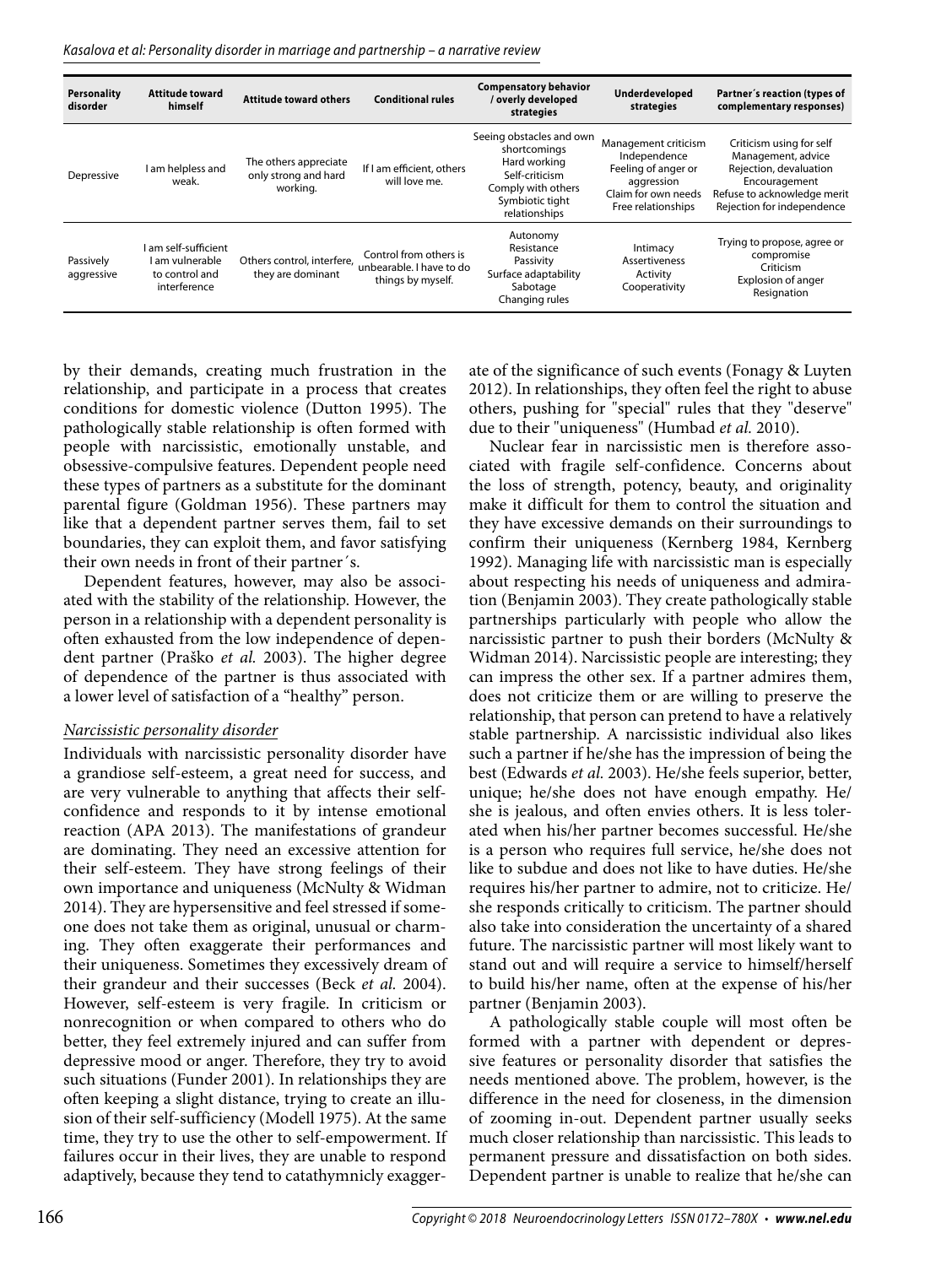lower his/her dependence because his/her partner has never been close enough to feel it. Resistance, therefore, is usually expressed only by a narcissistic partner, who often do not know whether he likes his partner or not. This subjective certainty can sometimes develop paradoxically after the break-up because at last he/ she will feel that the partner must strive to move away from him/her and thus feel the desire for him/her, the insecurity, and the love. The pathological stability in the partnership, therefore, lies in the fact that, although both are dissatisfied, they are unable to leave. Once the dependent partner begins to surrender, the narcissistic partner will feel relief from the constant pressure. They will come up with attractive forces and show some interest in the other. Typical is the statement: "I was always loved by women I did not like, and I always loved women who did not want me." Narcissistic individuals often long for pure love without a doubt, which they cannot build with their partners (Benjamin 2003). Paradoxically, they are condemned to live with someone they do not want completely; they are angry and dissatisfied with it (McNulty & Widman 2013).

Narcissists also tend to be more unfaithful (McNulty & Widman 2013). Because they are people who tend to use others, they lack empathy for others, and have apparent confidence in their abilities (Campbell *et al.* 2002), they are more likely to establish relationships based on sex, which leads to the fact that they are more easily linked to extramarital sexual relationships. They have more positive attitude towards casual sex (Simpson & Gangestad 1991, McNulty & Widman 2014). People with this personality disorder also have a lower degree of devotion in the relationship, which again leads to a higher probability of infidelity (DeWall *et al.* 2011). According to Buss & Shackelford (1997), narcissistic persons in the questionnaires said they were more likely to be unfaithful to their long-term partner. Infidelity tends to correlate with elevated scores on the socalled sex narcissism scale, which is saturated with four components: sexual demands, sexual exploitation, low sexual empathy, and belief in own sexual performance.

## *Depressive personality disorder*

An essential feature of this group is the constant complaining of the burden of being, the absurdity of their lives, while depressive tuning obscures all life experiences (Praško *et al.* 2003). They are mostly serious, sad individuals, who suffer from the conviction of their alleged incompetence. The usual mood of these people is disheartened, bleak, and gloomy. Self-consciousness is reduced, encouraged by self-deception and selfindulgence, which often appear in communication. The prevailing attitude towards the future and their abilities are pessimistic (Beck *et al.* 2004). These people can easily decompensate themselves into depression. In their tendency to accommodate others, they are usually overloaded and relinquish their claims. For years, they can experience similar repeating depressive moods.

The person with this disorder has low self-esteem and is overly sensitive to criticism and rejection. They have trouble in expressing themselves. Similarly, they cannot experience aggression towards others - it is easier to criticize themselves (Praško *et al.* 2003). These people are also addicted to their loved ones (Benjamin 2003). Their tendency towards "symbiotic" relationships with close ties is typical. They are afraid of independence because they associate it with loneliness. They are often childishly fixed to their parents or similar substitutes in adulthood. With great stamina and characteristic stubbornness, they keep their tendency towards symbiotic relationships with other people. They tend to gain recognition through extraordinary performance.

As an opportunity to fulfill their dependency needs, they quickly establish the relationship, adhere and experience feelings of safety, but at the cost of suppressing all the interfering ambivalent and aggressive feelings. They avoid anything that could lead to separation; they want to advise, teach and lead. Lack of encouragement is perceived as criticism or loss of favor. Initially, a feeling of satisfaction is induced by the partner, and the partner can see his/her admiration, especially if he/ she is a narcissistic and histrionically structured. After a while, however, the partner is disillusioned with little autonomy and independence.

## *Borderline personality disorder*

The borderline personality disorder is manifested by significant affective instability and a tendency to act impulsively without considering the consequences (APA 2013, Edwards *et al.* 2003). Changes in mood modify the ability of a person to work well, capacity to see things from a long-term perspective and to plan things for the future. Outbursts of severe anger can lead to violence or "explosive" behavior. They are invoked easily, especially when others their actions criticize or oppose them (ICD-10 1996, Dutton 1995).

In an impulsive type, emotional instability, and insufficient impulse control prevail. Feelings of rage are common, especially if one is criticized by others (Beck *et al.* 2004). In the affliction of anger, they can scream, smash objects, physically attack, or storm away. In the borderline type, the characteristics of emotional instability are present, and also the patient has vague or distorted ideas about himself, his / her goals and internal preferences (including sexual). A borderline patient often develops a hostile relationship with a partner, he/ she can punish (torture) him, and at the same time, he/ she needs his attention and love (Young *et al.* 2003). They might be extremely urgent, demanding, threatening, helpless, suicidal or self-destructive. As a rule, they are afraid of separation and abandonment (Bouchard *et al.* 2009). The signs of dislike or rejection often correspond with panic, emotional instability, the long-term feeling of unbearable tension, manipulation, anger or impulsivity (Edwards *et al.* 2003). Impulsivity is manifested by self-harm, screaming on the others, aggressive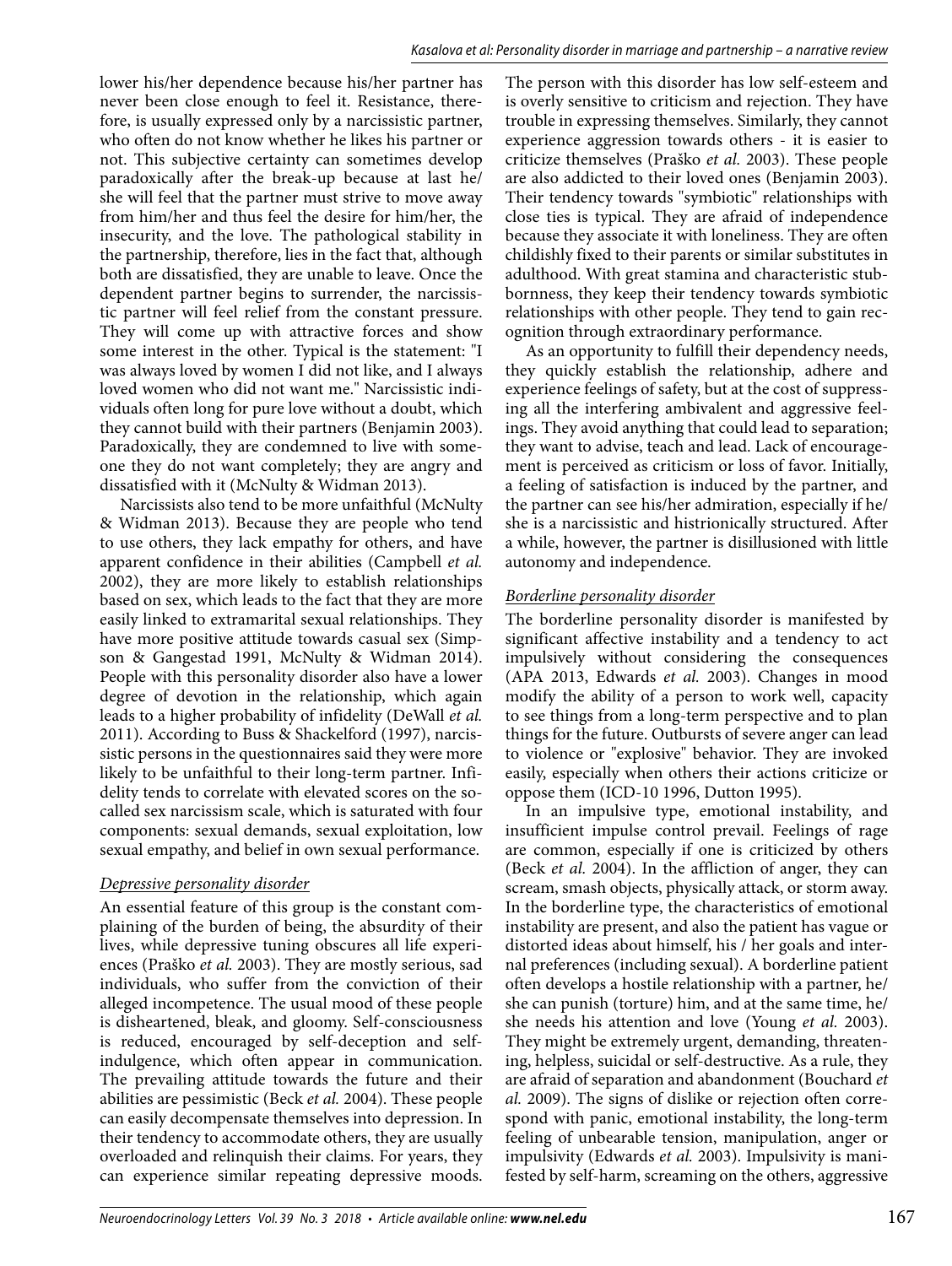explosions (including the destruction of things), suicidal behavior, alcohol drinking or running away, etc. These individuals have chronic feelings of emptiness that alternate with sudden changes in affectivity and self-esteem (Beck *et al.* 2004).

Frequently, depersonalization, derealization, deja vu or experiencing transient dissociative phenomena such as loss of memory in stress occurs. Transient psychotic episodes, usually hours or days, may appear when they are under stress. However, the main emotional trait is affective dysregulation - the inability to postpone the emotional impulse that will bring relief, albeit only for a short time (Daley *et al.* 2000, Edwards *et al.* 2003). Rational cognitive evaluation of the situation, although sometimes arriving in time, is not capable of correcting dysfunctional emotionality. Although a person may realize that self-destructive action is an overreaction, for example, on criticism (or rejection or even self-assessment during self-esteem), he still considers it appropriate (cognitive disturbance) at the time. Another tendency represents the excessive simplification of problem-solving in life that does not correspond with the intellect (Humbad *et al.* 2010). When having some problem they are often helpless, reacting abruptly or seeking for help (Ornduff & Kelsey 1996). Common problems mean "crisis" for them (Praško *et al.* 2003). The problems that trigger a high degree of tension, emotional lability or impulsivity could be everyday little interpersonal stresses, like disagreement with the partner, disapproval of a partner, critical remark, and lack of praise at the moment when the borderline personality is waiting for (Benjamin 2003, Edwards *et al.* 2003). People with borderline personality disorder do not feel sure about their relationship with the other people and therefore either create dependent and tight bounds or behave distantly and coldly (Young *et al.* 2003). They see other people either as good or bad. This polarization can change very quickly in the partners (Bouchard *et al.* 2009). Searching for empowerment leads these types of personality to cross the boundaries of the relationship and also test it. In a partnership relationship, they tend to cause irrational emotional outbursts and tend to behave randomly and cause conflicts (Daley *et al.* 2000).

Life with a borderline partner implies an empathic understanding of his/her fears of abandonment (Bouchard *et al.* 2009). They also need a clear boundary of what a partner can do for them and what he/ she cannot. If the partner lets the borderline partner too close, he will soon be angry because the patient's need for proximity and attention is insensitive (Daley *et al.* 2000). Relative tendencies also arise in the relationship. Some women idealize their partners, perceive them unrealistically, and completely deny their negative aspects (Kernberg 1999). They often engage in passionate engagement, experience intense excitement, and

have no problems in achieving orgasm, but loving relationships cannot tolerate ambivalence (Humbad *et al.* 2010). The relationship object is therefore idealized or devalued. The unconscious desire for oral satisfaction through sexuality and the desire for an ideal relationship promotes escape to the early sexualization of all relationships (Kernberg 1999, Ornduff & Kelsey 1996, McNulty & Widman 2014). A person with a borderline personality disorder is unable to see others in their integrity with pros and cons, but they see the partners as absolutely perfect or very flawed. This perception often changes and is followed by maladaptive behavior. The individual experiences the states of emptiness changing with uncontrollable emotions and tensions (Daley *et al.* 2000). He/she blames the environment and, moreover, is unable to honor his/her obligations (Bouchard &Sabourin 2009). The partner never knows what to expect, what behavior will appear in the next few moments. For a while, he/she experiences the feeling of being loved; then he/she senses partner´s hatred. Nothing in between. Life with a borderline partner can be debilitating. The partner must be prepared for everything, including unpredictable and dramatic explosive scenes (Humbad *et al.* 2010).

Divorce is tolerated by the individuals with borderline personality disorder very poorly (Benjamin 2003). It reinforces their feelings of abandonment and loneliness (Edwards *et al.* 2003). They pledge to the partner, then they also go into suicide threats, and unfortunately, they often try to kill herself (Prasko *et al.* 2003). When it is a call for help, and when they mean to die because the emotional storm conceals the clarity of the decision. 10% eventually die by suicide. The partner then receives the letter that it happened on his/ her conscience. Because of his/her fear of loneliness, an individual with an emotionally unstable personality can cling to children (Bouchard & Sabourin 2009). He/ she wants to make sure he does not stay alone. A child could also replace a partner. They are trying to keep the kids to themselves never letting them to leave, creating an unhealthy dependent relationship with them. Often, they emotionally blackmail or punish the "evil" ex-partner with the children.

The Whisman & Schonbrunn research (2009) has demonstrated the link between borderline personality disorder and marital stress, violence and the break-up of the relationship. The severity of borderline symptoms correlated positively with marital stress, family violence, and marital breakdown. Borderline features predispose the partner to low satisfaction and higher verbal aggression in the relationship (McGlashan *et al.* 2005). Emotional instability and identity uncertainty predispose these individuals to problems in the marriage. It would cause difficulties in any marriage when one of the partners never knows how others will respond.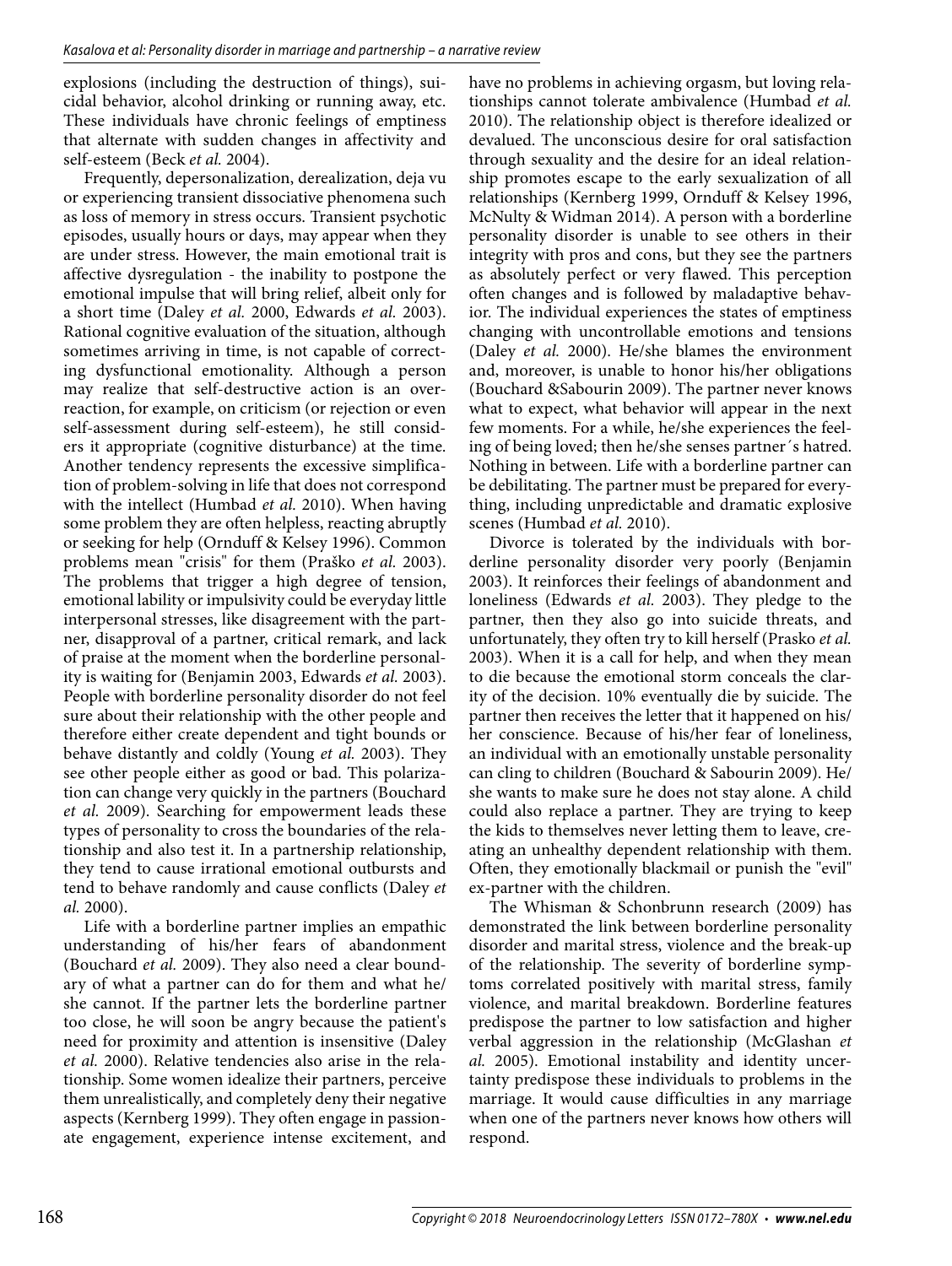# *Paranoid personality disorder*

The main feature of paranoid personality disorder is lifelong distrust in other people (APA 2013). These individuals are hypersensitive, rigid and suspicious, often subject to jealousy and envy (Beck *et al.* 2004). They are extremely sensitive to criticism, lack of interest, failure, alleged rejection or insult (ICD-10, 1996; APA 2013). The tendency to misunderstand the behavior of others as hostile or contemptuous is typical, even if they are neutral or even friendly. This often applies to a partner relationship. The excessive sensitivity to failures, criticism, disobedience to supposed insults and the tendency to stubbornly fight for their alleged rights is also typical (Bernstein *et al.* 1993). They often tend to blame others for their failure. They often misinterpret details that can be explained in other ways as evidence for their suspicions (Humbad *et al.* 2010). These people cannot forgive, they see humiliation in neutral reactions, they tend to respond hurtfully, and they feel hatred permanently. Their interpersonal relationships tend to be conflicting because they easily suspect their surroundings to have bad intentions and abuse them (Benjamin 2003).

When living with a partner, an individual with a paranoid personality disorder often shows interest in various subjects, for example, political opinions. He/she usually talks about it fascinatingly, and partner is fascinated by it. However, when someone opposes them, they can fiercely fight and defend themselves (Humbad *et al.* 2010). Gradually, in a partnership, there is a constant search for hidden motives and the expectation that the partner will behave unfairly. This leads to the rebuttal reactions of the other, which the paranoid individual in his convictions further confirms. They may suffer repeated unjustified suspicions as to the partner's sexual loyalty or deal with unsubstantiated "conspiracy" explanations of events around themselves or in the world at all (Humbad *et al.* 2010). In their living together, they try to document these alleged attempts at harm. They can become "detectives," check mobile phones, install cameras, and monitoring devices, watch their partners. The paranoid jealousy is the biggest problem.

## *Dissocial personality disorder*

The basic characteristic of dissocial personality disorder is the long-term pattern of socially unethical behavior that reflects the lack of interest in the rights of others (Benjamin 2003, APA 2013). Because of their early childhood experience, they are characterized by their cruel indifference to the feelings of others, lack of compassion and empathy (Beck *et al.* 2004). In adulthood, they often show promiscuity, criminal behavior, manipulation, provocation, and abuse of others. This behavior cannot be sufficiently influenced by experience, including punishment (ICD-10 1996). Dissocial individuals have low frustration tolerance and a low threshold for aggression and violence (Dutton 1995). They have the problem to postpone pleasure or enjoyment. Indifference to social rules and commitments, morals, customs, lack of emotion, and cold indifference to others are typical (Edwards *et al.* 2003). They do not feel guilty. All this can be significantly reflected in a partner relationship. They accuse the other of all failures and apologize and rationalize their adverse actions. A dissocial personality disorder is also often associated with addiction and abuse of addictive substances (Dinwiddie *et al.* 1992).

These individuals cannot maintain a lasting relationship, have very low frustration tolerance and a low threshold for aggression and violence (Dutton 1995). They let themselves to be cared for, and if the partner does not do it, they look for another partner to allow them (Burt *et al.* 2007).

At the beginning of the relationship, they can manage to disguise very well if they see the benefit for themselves (Humbad *et al.* 2010). However, if they do, they do not consider it necessary to fulfill their promises. They often lie, do not meet obligations and responsibilities, they are selfish. They do not care what will happen to the partner and to the children. They only occasionally come home to fulfill their needs. Sometimes, unfortunately, they also feel the need to release their anger, usually on their partner (Burt *et al.* 2007). They are explosive and react quickly and with aggression. They also spend time in jail after thefts and assaults, but because they are unable to learn from the consequences of their behavior or punishment, they continue their lifestyle after being released (Beck *et al.* 2004).

Men with antisocial personality are less likely to marry. Research conducted by Burt *et al.* (2010) in the US at 289 pairs of single male twins showed that only 59% were married at the age of 29 years. At the same time, the authors found that in married individuals, there was a lesser degree of antisocial behavior than in the twin brother. The theory explained this that men with a lower degree of antisocial behavior are more likely to marry than others. At the same time, marriage is likely to contribute to reducing the male's antisocial behavior. Research on a sample of 475 problem boys tracking their development from adolescence to adulthood, found that marriage had contributed to a 35% decline in criminal activity (Sampson *et al.* 2006). Also, another study has shown that marriage is involved in the decrease of criminal behavior (Horney *et al.* 1995).

# **CONCLUSION**

Although there is a lack of studies to assess individual interactions and problems of individuals with a personality disorder, and partly because of the specific counseling and clinical experience of experts, understanding partner relationships in personality disorders is an important area. Underestimation the influence of a personality disorder on a partner relationship, as well as the stigmatization of these individuals by a counselor, therapist or a counterpart, can significantly impair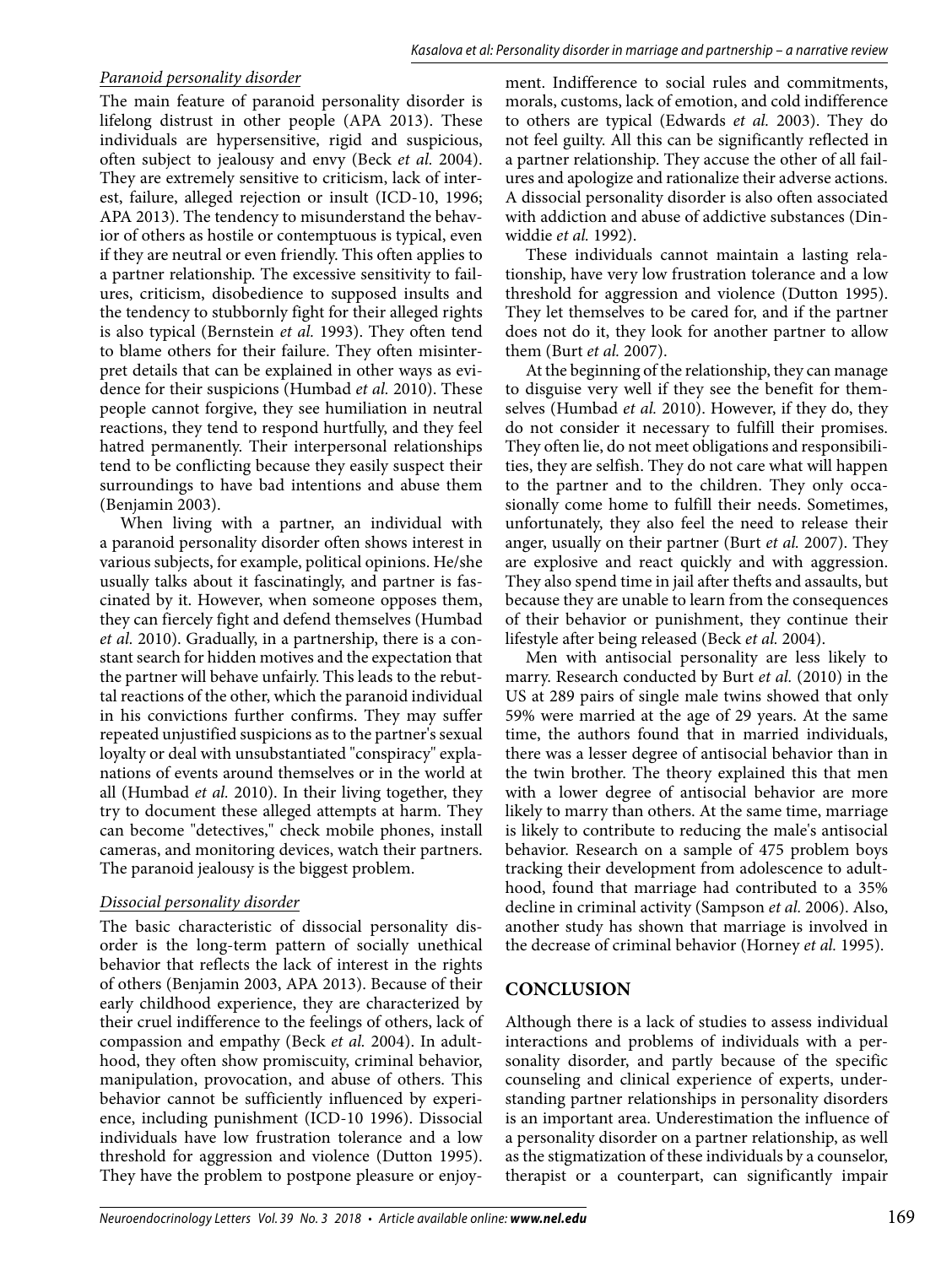the chance of creating and maintaining the quality of partnership, or even harming a person iatrogenically. However, for a better understanding of the topic of the relationship of individuals with problematical personality traits in the way of personality disorder, controlled studies are needed. Otherwise, we might over-estimate unique problems and make undesirable generalizations.

#### REFERENCES

- 1 American Psychiatric Association (2003). Diagnostic and statistical manual of mental disorders. 5th ed. Arlington, VA: American Psychiatric Publishing.
- 2 Beck AT, Freeman A, Davis DD (2004). Cognitive therapy of personality disorders. New York: Guilford.
- 3 Benjamin LS (2003). Interpersonal reconstructive therapy: Promoting change in nonresponders. New York: Guilford.
- Bernstein DP, Useda D, Siever LJ (1993). Paranoid personality disorder: a review of its current status. J Personal Dis. **7**: 53-62.
- 5 Bouchard S, Sabourin S (2009). Relationship quality and stability in couples when one partner suffers from borderline personality disorder; Journal of Marital and Family Therapy. **35**: 446-455
- 6 Burt SA, Donnellan MB, Humbad MN, Hicks BM, McGue M, Iacono WG (2010). Does marriage inhibit antisocial behavior?: An examination of selection vs causation via a longitudinal twin design. Arch Gen Psychiatry. **67**(12): 1309-1315.
- 7 Burt SA, Carter LA, McGue M, Iacono WG (2007). The different origins of stability and change in antisocial personality disorder symptoms. Psychological Medicine. **37**: 27–38.
- 8 Buss DM, Shackelford TK (1997). Susceptibility to infidelity in the first year of marriage. Journal of Research in Personality. **31**: 193- 221
- 9 Campbell L, Kashy DA (2002). Estimating actor, partner, and interaction effects for dyadic data using PROC MIXED and HLM: A user-friendly guide. Personal Relationships. **9**: 327–342.
- 10 Daley SE, Burge D, Hammen C (2000). Borderline personality disorder symptoms as predictors of 4-year romantic relationship dysfunction in young women: Addressing issues of specificity. Journal of Abnormal Psychology. **109**: 451–460.
- 11 Dewall CN, Lambert NM, Slotter EB, Pond RS, Deckman T, Finkel EJ, Luchies LB, Fincham FD (2011). So far away from one's partner, yet so close to romantic alternatives: avoidant attachment, interest in alternatives, and infidelity. J Pers Soc Psychol. **101**(6): 1302-1316.
- 12 Dinwiddie SH, Reich T, Cloninger CR (1992). Psychiatric comorbidity and suicidality among intravenous drug users. J Clin Psychiatry. **53**(10): 364-369.
- 13 American Psychiatric Association (2013). Diagnostic and Statistical Manual of Mental Disorders, Fifth Ed. DSM-5. Arlington: American Psychiatric Association.
- 14 Dutton DG (1995). Intimate abusiveness. Clinical Psychology: Science & Practice. **2**: 207–224.
- 15 Edwards DW, Scott CL, Yarvis RM, Paizis CL, Panizzon MS (2003). Impulsiveness, impulsive aggression, personality disorder, and spousal violence. Violence & Victims. **18**: 3–14.
- 16 Ehrensaft M, Cohen P, Johnson JG (2006). Development of personality disorder symptoms and the risk for partner violence. Journal of Abnormal Psychology. **115**: 474–483.
- 17 Estergerg ML, Goulding SM, Walker EF (2010). A Personality disorders: schizotypal, schizoid and paranoid personality disorders in childhood and adolescence. J Psychopathol Behav Assess. **32**(4): 515-528.
- 18 Fonagy P & Luyten P (2012). Psychodynamic models of personality disorders. In Widiger TA (ed.) The Oxford Handbook of Personality Disorders. New York, NY: Oxford University Press; 345–372.
- 19 Funder DC (2001). Personality. Annual Review of Psychology. **52**197-221
- 20 Goldman GS (1956). Reparative psychotherapy. In: Rado S, Daniels GE (Eds): Changing Concepts of Psychoanalytical Medicine. New York, Grune & Stratton: 101-113.
- 21 Grant BF, Hasin DS, Stinson FS, Dawson DA, Chou SP, Ruan WJ, Pickering RP (2004). Prevalence correlates, and disability of personality disorders in the United States: results from the national epidemiologic survey on alcohol and related conditions. J Clin Psychiatry. **65**(7): 948-958.
- 22 Chen H, Cohen P, Johnson JG, Kasen S, Sneed JR, Crawford TN (2004). Adolescent personality disorders and conflict with romantic partners during the transition to adulthood. J Pers Disord. **18**(6): 507-25.
- 23 Hess J. (2008). Marital Satisfaction and Parental Stress. Utah: State University.
- 24 Horney JD, Osgood W, Marshall IH (1995). Criminal careers in the short term: Intra-individual variability in crime and its relation to life circumstances. American Sociological Review. **60**: 655–673
- 25 Humbad Donnellan MB, Iacono WG, Burt SA (2010). The association of marital quality with personality and psychopathology. Journal of Abnormal Psychology. **119**: 151-162
- 26 Johnson JG, Chen H, Cohen P (2004). Personality disorder traits during adolescence and relationships with family members during the transition to adulthood. Journal of Consulting and Clinical Psychology. **72**: 923-932
- 27 Karney BR, Bradbury TN (1995). The longitudinal course of marital quality and stability. Psychological Bulletin **118**: 3-34
- 28 Kernberg OF, Clarkin JF (1995). The Inventory of Personality Organization, White Plains, NY.
- 29 Kernberg OF (1992). Love relations: Normality and Pathology, New Haven, CT: Yale University Press.
- 30 Kernberg OF (1999). Normální a patologická láska. Portál, Praha.
- 31 Klimeš J (2005). Partneři a rozchody. Portál.
- 32 Koenigsberg HW, Kaplan RD, Gilmore MM, Cooper AM (1985). The relationship between syndrome and personality disorder in DSM-III: experience with 2.462 patients. Am J Psychiatry. **142**(2): 207-212.
- 33 Koteková R, Šimová E, Gecková A (1998). Psychológia rodiny. Michalovce: Pegas.
- 34 Kratochvíl S (2000). Manželská terapie. Portál, Praha.
- 35 Látalová K, Kamarádová D, Praško J (2013). Komplikované truchlení a jeho léčba. Psychiatrie. **17**(4): 181-188.
- 36 Lenzenweger MF, Clarkin JF, Kernberg O, Foelsch PA (2001). The Inventory of Personality Organization. Psychological Assessment. **13**: 577-591
- 37 Lenzenweger MF, Loranger AW, Korfine L, Neff C (1997). Detecting personality disorders in a nonclinical population. Application of a 2-stage procedure for case identification. Arch Gen Psychiatry. **54**(4): 345-351.
- 38 Linehan MM, Dexter-Mazza ET (2008). Dialectical behavior therapy for borderline personality disorder. Clinical Handbook of Psychological Disorders. NY, US: Guilford Press: 365-420
- 39 Loranger AW (1990). The impact of DSM-III on diagnostic practice in a university hospital. Arch Gen Psychiatry. **47**: 672-675.
- 40 Malinow KL (1981). Passive-aggressive personality. In: Lion JR (ed.): Personality Disorders: Diagnosis and Management. 2nd edition. Williams & Wilkins: 121-132.
- 41 McGlashan TH, Grilo CM, Sanislow CA, Ralevski E, Morey LC, Gunderson JG, Skodol AE, Shea MT, Zanarini MC, Bender D, Stout RL, Yen S, Pagano M (2005). Two-year prevalence and stability of individual DSM-IV criteria for schizotypal, borderline, avoidant, and obsessive-compulsive personality disorders: toward a hybrid model of axis II disorders. Am J Psychiatry. **162**(5): 883-889.
- 42 McNulty JK, Widman L (2014). Sexual narcissism, and infidelity in early marriage. Arch Sex Behavior. **42**: 1021-1032
- 43 McNulty JK, Widman L (2011). The implications of sexual narcissism for sexual and marital satisfaction. Achieves of Sexual Behavior. **42**: 1021-1032.
- 44 Mezinárodní klasifikace nemocí 10. Revize (1996). MKN-10 (1. vydání); Maxdorf Praha.
- 45 Modell AH (1975). A narcissistic defense against and the illusion of self-sufficiency. Int J Psychoanal. **56**: 275-282.
- 46 Norman WT (1969). Relations among self-perceptions, peer perceptions, and expected peer- perceptions of personality attributes. Multivariate Behavioral Research. **4**: 417-443
- 47 Norton K (1992). Health of the nation: personality disorders. British Medical Journal. **304**: 255-256.